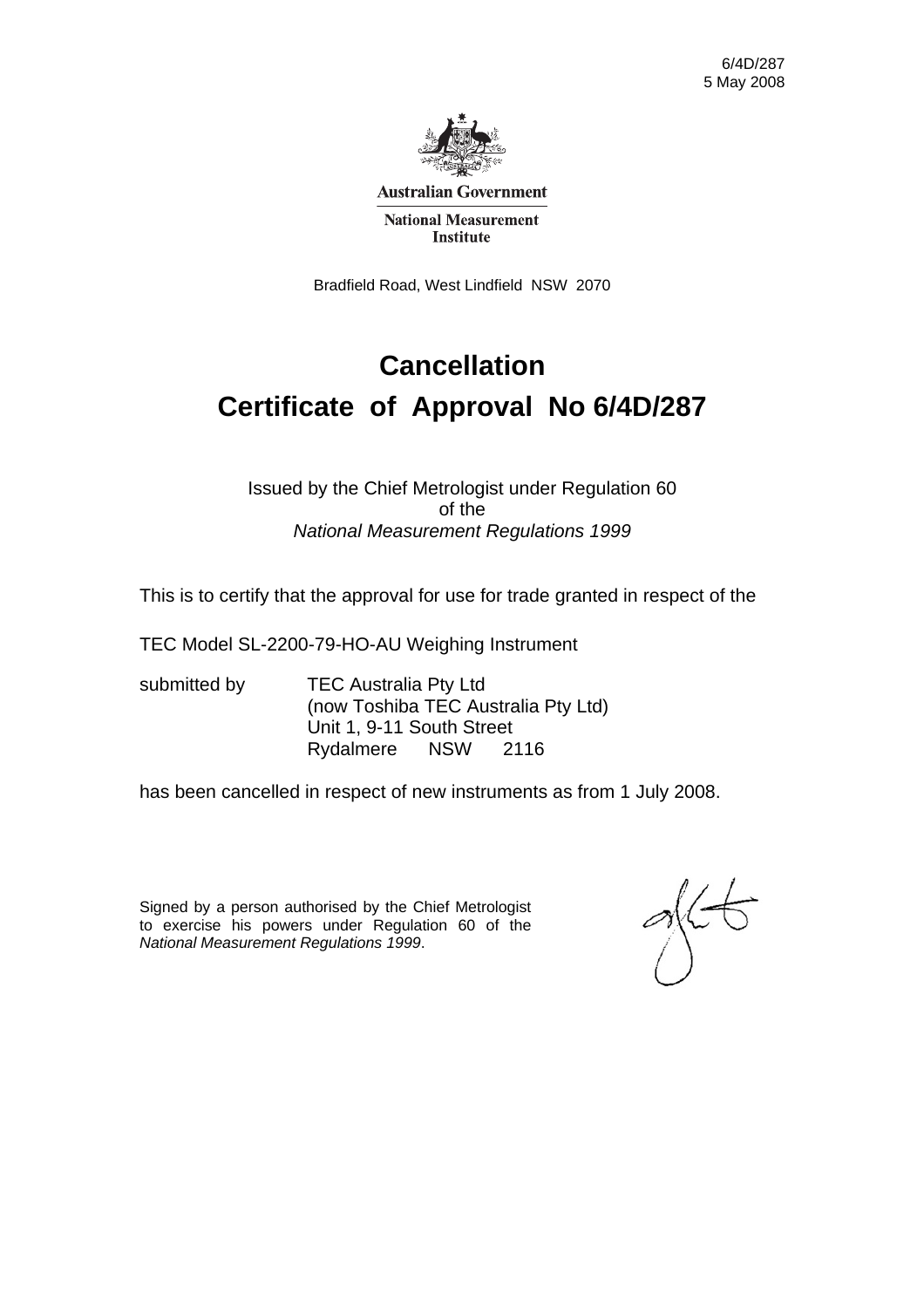

# **National Standards Commission**

# **Certificate of Approval**

# **No 6/4D/287**

#### Issued under Regulation 9 of the National Measurement (Patterns of Measuring Instruments) Regulations

This is to certify that an approval for use for trade has been granted in respect of the

TEC Model SL-2200-79-HO-AU Weighing Instrument

submitted by TEC Australia Pty Ltd 6 - 8 Byfield Street North Ryde NSW 2113.

**NOTE:** This Certificate relates to the suitability of the pattern of the instrument for use for trade only in respect of its metrological characteristics. This Certificate does not constitute or imply any guarantee of compliance by the manufacturer or any other person with any requirements regarding safety.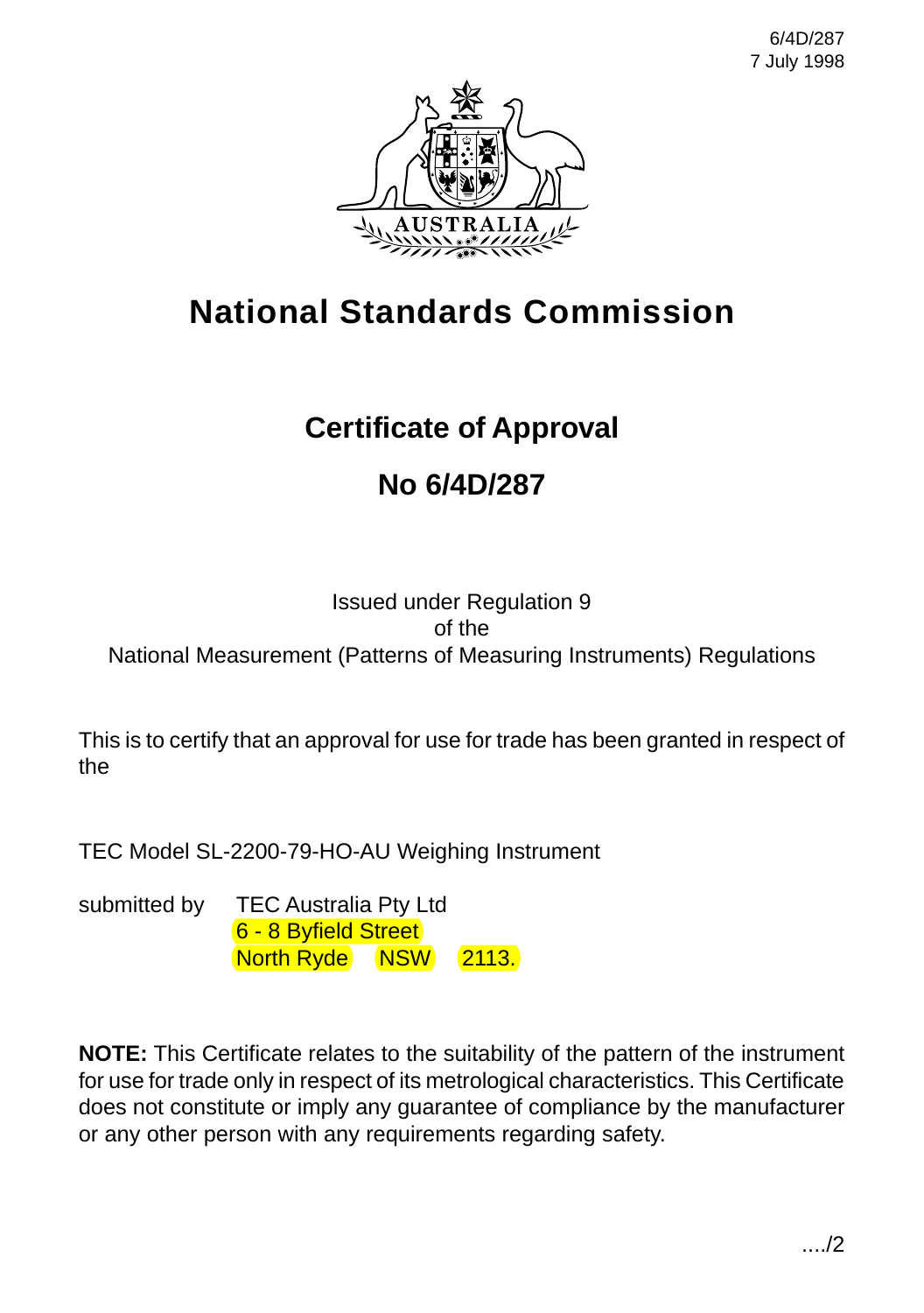### CONDITIONS OF APPROVAL

This approval becomes subject to review on 1 April 2003, and then every 5 years thereafter.

Instruments purporting to comply with this approval shall be marked NSC No 6/4D/287 and only by persons authorised by the submittor.

It is the submittor's responsibility to ensure that all instruments marked with this approval number are constructed as described in the documentation lodged with the Commission and with the relevant Certificate of Approval and Technical Schedule. Failure to comply with this Condition may attract penalties under Section 19B of the National Measurement Act and may result in cancellation or withdrawal of the approval, in accordance with the Commission's Document 106.

The Commission reserves the right to examine any instrument or component of an instrument purporting to comply with this approval.

#### DESCRIPTIVE ADVICE

**Pattern:** approved 17 March 1998

• A TEC model SL-2200-79-HO-AU multi-interval price-computing weighing instrument of 15 kg maximum capacity.

**Variant:** approved 17 March 1998

1. Model SL-2200-79-H2-AU which has a column-mounted display.

Technical Schedule No 6/4D/287 describes the pattern and variant 1.

#### FILING ADVICE

The documentation for this approval comprises:

Certificate of Approval No 6/4D/287 dated 7 July 1998 Technical Schedule No 6/4D/287 dated 7 July 1998 (incl.Test Procedure) Figures 1 and 2 dated 7 July 1998

Signed and sealed by a person authorised under Regulation 9 of the National Measurement (Patterns of Measuring Instruments) Regulations to exercise the powers and functions of the Commission under this Regulation.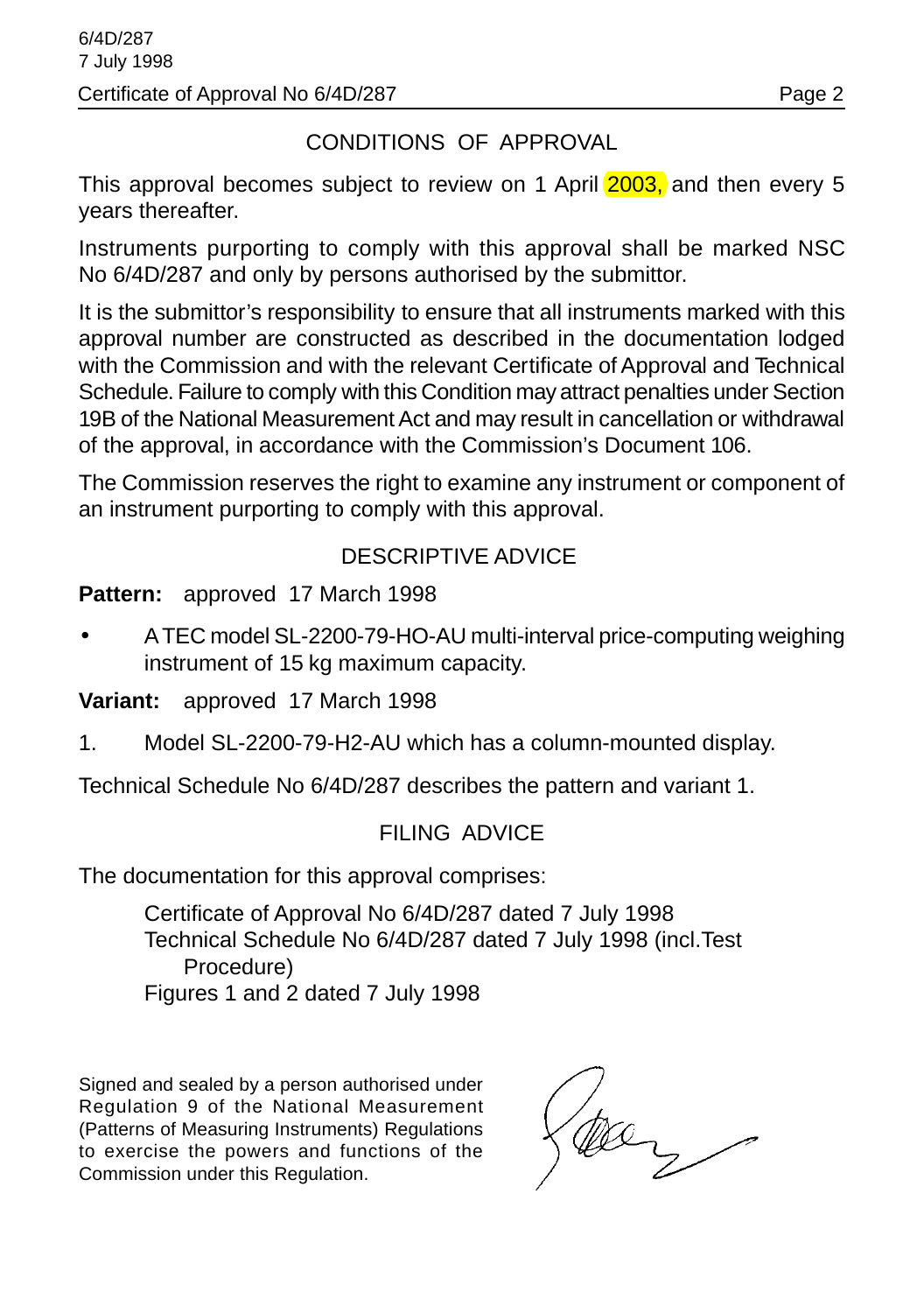#### TECHNICAL SCHEDULE No 6/4D/287

**Pattern:** TEC Model SL-2200-79-HO-AU Multi-interval Price-computing Weighing Instrument.

**Submittor:** TEC Australia Pty Ltd 6 - 8 Byfield Street North Ryde NSW 2113.

#### **1. Description of Pattern**

A TEC model SL-2200-79-HO-AU multi-interval price-computing weighing instrument (Figure 1) with a verification scale interval (e<sub>1</sub>) of 0.002 kg up to 6 kg, and a verification scale interval (e<sub>2</sub>) of 0.005 kg from 6 kg up to the maximum capacity of 15 kg.

Instruments have unit price to \$999.99/kg and price to \$9999.99.

Instruments are approved for use over a temperature range of  $0^{\circ}C$  to  $+40^{\circ}C$ , and must be so marked.

#### **1.1 Zero**

Zero is automatically corrected to within  $\pm 0.25$  e<sub>1</sub> whenever power is applied and whenever the instrument comes to rest within 0.5e<sub>1</sub> of zero.

The initial zero-setting device has a nominal range of not more than 20% of the maximum capacity of the instrument.

The instrument has a semi-automatic zero-setting device with a nominal range of not more than 4% of the maximum capacity of the instrument.

#### **1.2 Tare**

A semi-automatic taring device of up to 5.99 kg maximum capacity may be fitted.

#### **1.3 Display Check**

A display check is initiated whenever power is applied.

#### **1.4 Verification/Certification Provision**

Provision is made for the application of a verification/certification mark.

#### **1.5 Sealing Provision**

Provision is made for the calibration adjustments to be sealed by means of a destructible label over the join of the cabinet housing, the cover plate housing (PIF cover) and the base.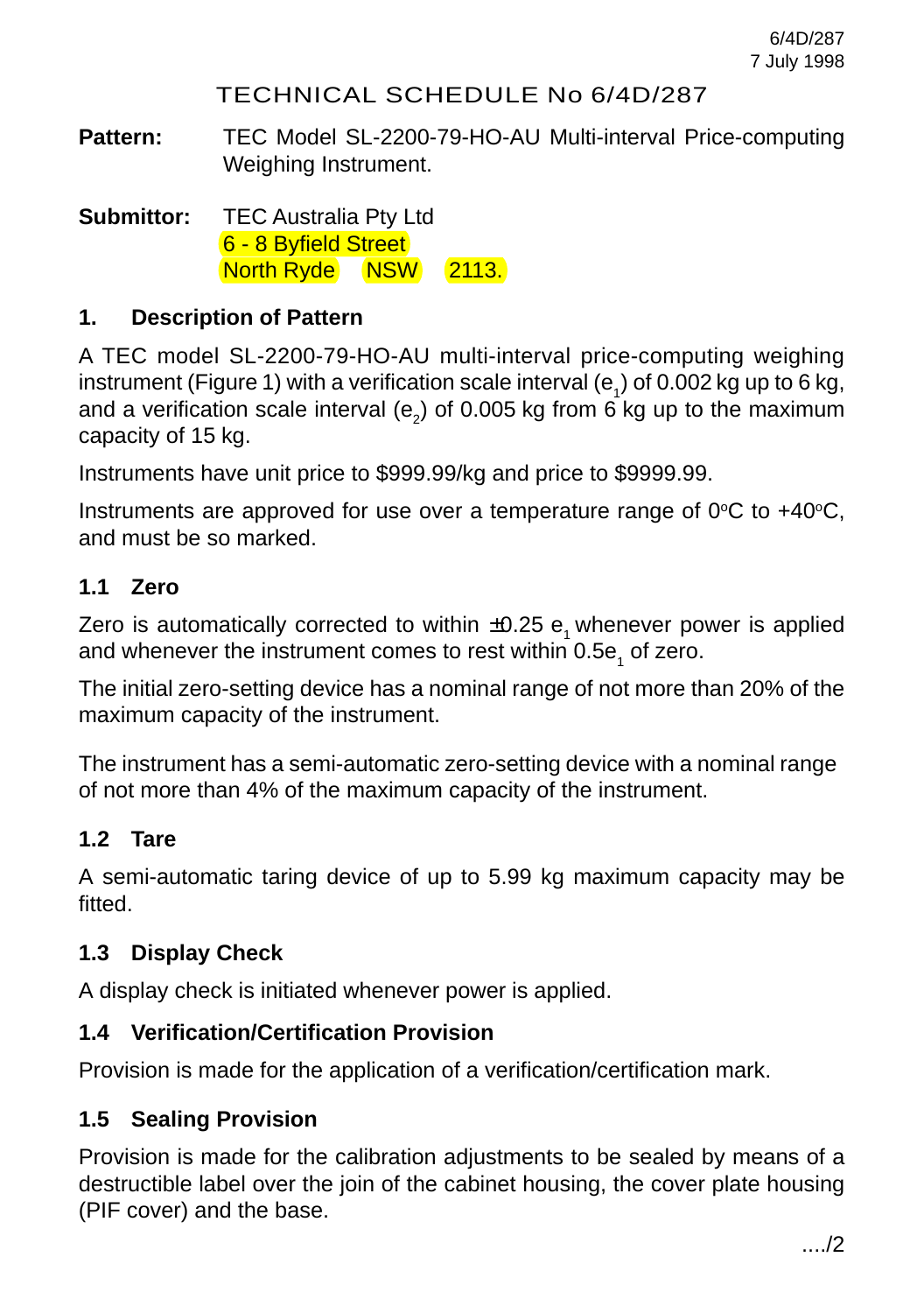#### **1.6 Levelling**

Instruments are provided with adjustable feet and a level indicator.

## **1.7 Markings**

Instruments carry the following markings, in the form shown at right:

| Manufacturer's mark, or name written in full |                   |
|----------------------------------------------|-------------------|
| Indication of accuracy class                 |                   |
| Maximum capacity                             | Max / kg *        |
| Minimum capacity                             | <i>Min</i> kg $*$ |
| Verification scale interval                  | $e =$ / kg *      |
| Maximum subtractive tare                     | $T = -$ kg        |
| Serial number of the instrument              |                   |
| Pattern approval mark for the instrument     | NSC No 6/4D/287   |
| Special temperature limits                   | 0°C to / 40°C     |
|                                              |                   |

These markings shall also be shown near the display of the result if they are not already located there.

## **2. Description of Variant 1**

Model SL-2200-79-H2-AU (Figure 2) which has the display mounted on a column.

## TEST PROCEDURE

Instruments should be tested in accordance with any relevant tests specified in the Inspector's Handbook.

## **Maximum Permissible Errors at Verification/Certification**

The maximum permissible errors for increasing and decreasing loads on initial verification/certification for loads, m, expressed in verification scale intervals, e, are:

 $\pm 0.5$  e for loads  $0 \le m \le 500$ :  $±1.0$  e for loads  $500 < m \le 2000$ ; and  $\pm 1.5$  e for loads 2 000 <  $m \le 10$  000.

For multi-interval instruments with verification scale intervals of  ${\sf e}_{_1},$   ${\sf e}_{_2},$  ..., apply  ${\sf e}_{\scriptscriptstyle 1}$ for zero adjustment, and for maximum permissible errors apply  ${\sf e}_{\scriptscriptstyle 1}^{} ,$   ${\sf e}_{\scriptscriptstyle 2}^{} ,$  ..., as applicable for the load.

Ensure that instruments are being used within the special temperature limits specified in this approval.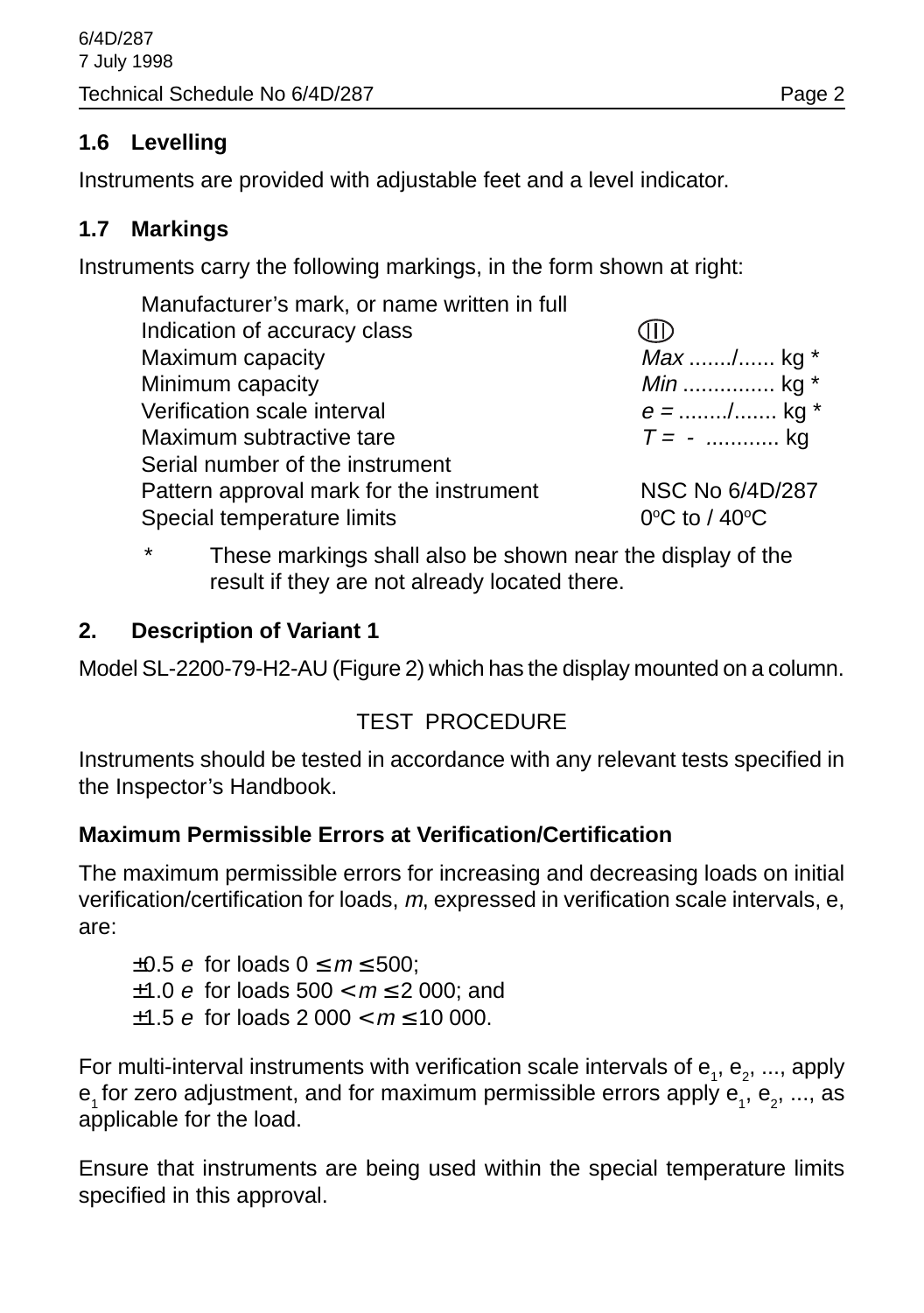6/4D/287 13 October 2004



**Australian Government** 

**National Measurement Institute** 

12 Lyonpark Road, North Ryde NSW 2113

# **Notification of Change Certificate of Approval No 6/4D/287 Change No 1**

Issued by the Chief Metrologist under Regulation 60 of the National Measurement Regulations 1999

The following changes are made to the approval documentation for the

TEC Model SL-2200-79-HO-AU Weighing Instrument

submitted by TEC Australia Pty Ltd formerly of 6 - 8 Byfield Street North Ryde NSW 2113.

. In Certificate of Approval No 6/4D/287 dated 7 July 1998;

1. The Condition of Approval referring to the review of the approval should be amended to read:

"This approval becomes subject to review on 1 April 2008, and then every 5 years thereafter."

2. The address of the submittor should be amended to read;

"Unit 1, 7-11 South Street Rydalmere NSW 2116."

Signed by a person authorised by the Chief Metrologist to exercise his powers under Regulation 60 of the National Measurement Regulations 1999.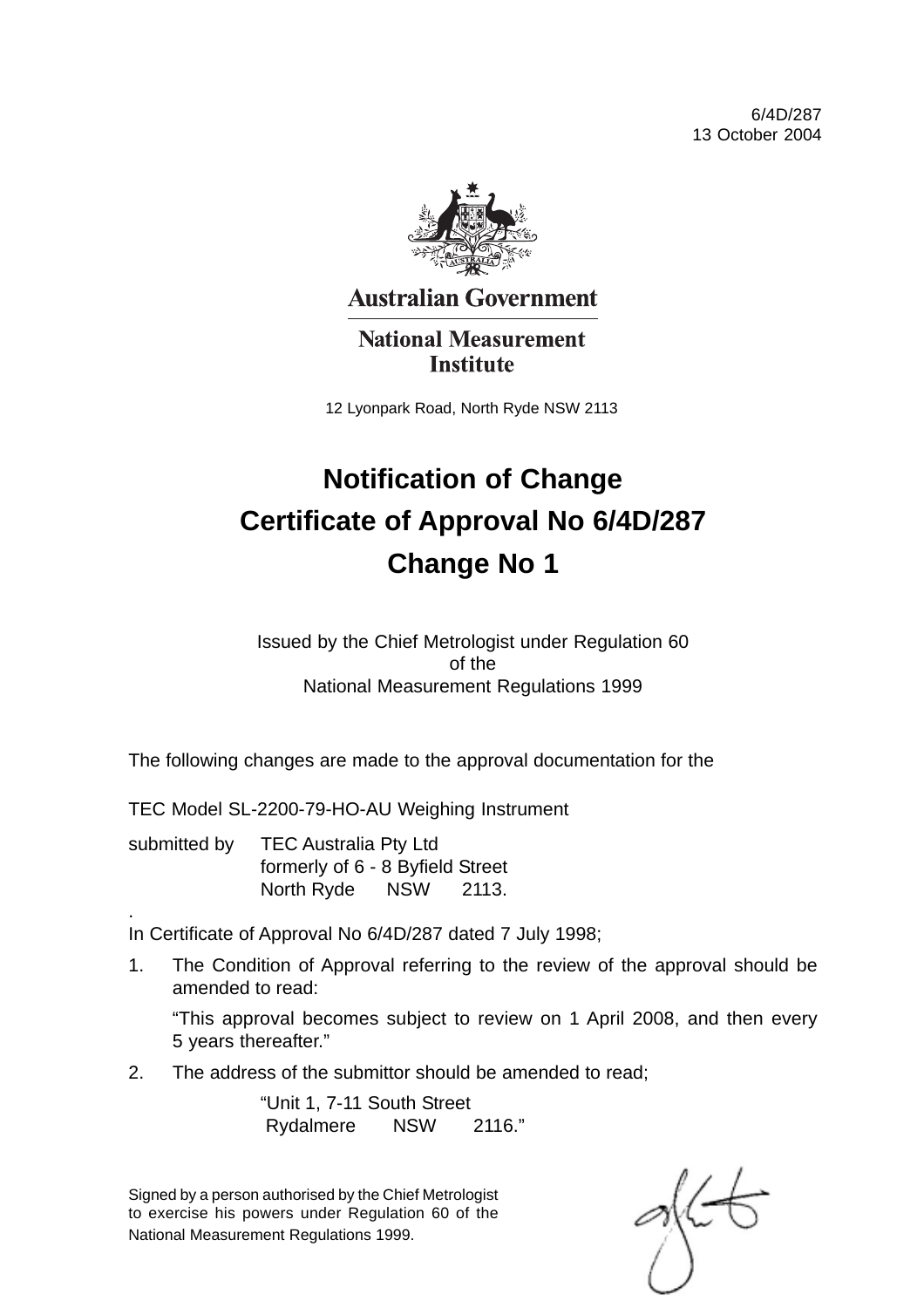FIGURE 6/4D/287 - 1